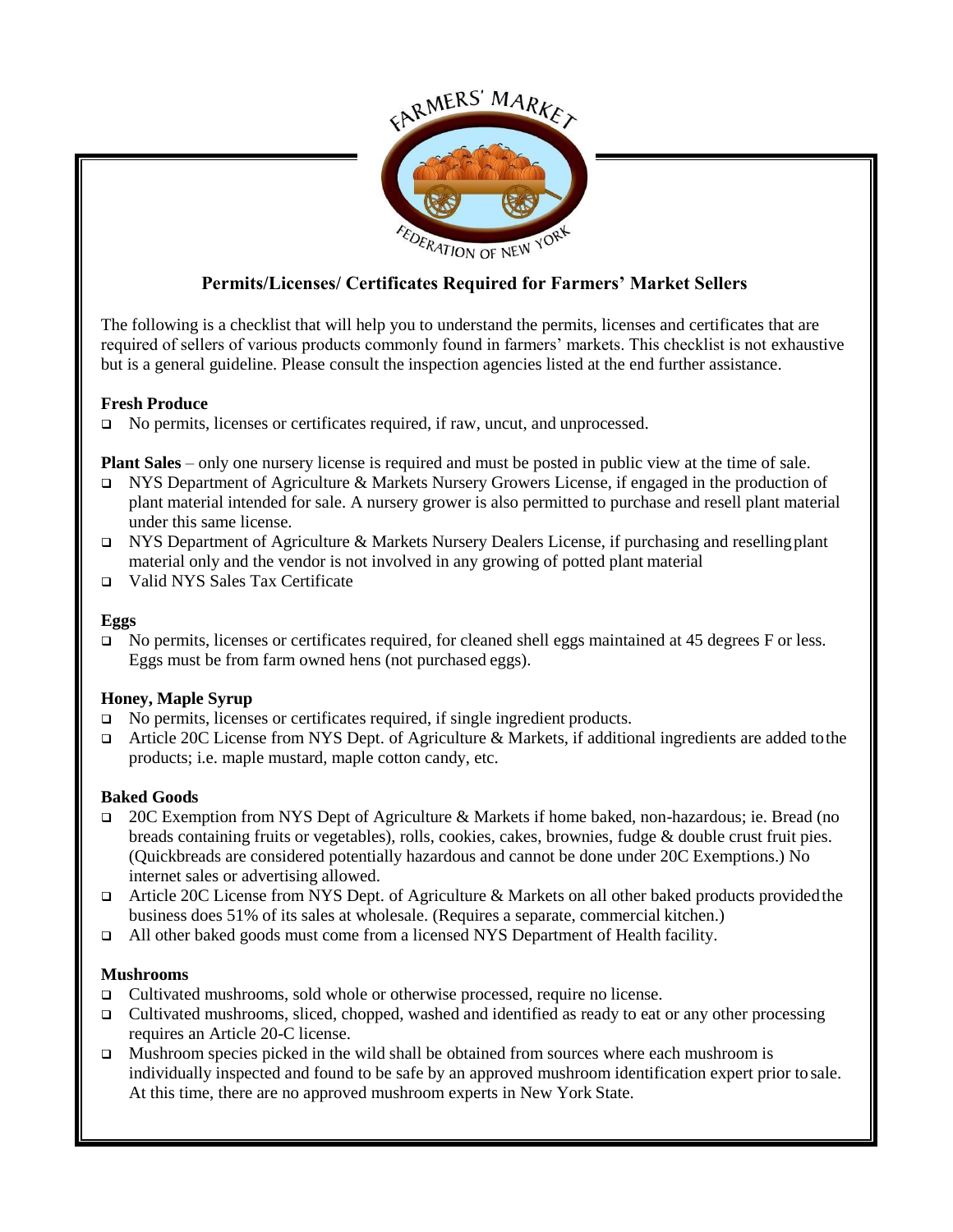#### **Non Alcoholic Cider/Fruit Juice**

- Article 20C License from NYS Dept of Agriculture & Markets for manufacturers/bottlers.
- □ All cider and fruit juices must be pasteurized or UV treated.

## **New York State Wine, Beer & Liquor**

All NYS Alcohol Vendors must enforce age restrictions regarding sales by the bottle and sampling at farmers markets. To offer samples, you must have a one time or annual tasting permit from the State Liquor Authority (SLA). All alcohol vendors also need Valid NYS Sales Tax Certificate and must submit their brand label for approval [\(http://www.sla.ny.gov/brand-labeling-1\)](http://www.sla.ny.gov/brand-labeling-1). To sell by the glass, you'll need a SLA special events permit [\(http://sla.ny.gov/online-permit-applications](http://sla.ny.gov/online-permit-applications)).

**Farm Brewery License –** Beer producers sourcing 20% or more of their ingredients from New York State farms are eligible for a Farm Brewery License which allows them to produce beer in NYS.

 No other State Liquor Authority (SLA) license is needed for farm breweries to sell NY labeled beer by the bottle at farmers markets as defined above.

**Craft Breweries –** Beer producers making 60,000 barrels or less per year with any ingredients can get a Craft Brewery License.

 Craft Breweries can sell at Farmers Markets with either a no-fee permit from the NYS Liquor Authority OR a marketing Permit:

No Fee Permit[: http://www.sla.ny.gov/system/files/BrewerOffPremisesPermit.pdf](http://www.sla.ny.gov/system/files/BrewerOffPremisesPermit.pdf)

Marketing Permit:<http://sla.ny.gov/online-permit-applications>

**Farm Wineries or Micro Wineries –** Farm Wineries produce 150,000 gallons or less per year whereas Micro Wineries produce 1,500 gallons or less per year. Both licenses require wines to be made from 75% grapes, fruits, or other agricultural products made in NYS.

 No permit is needed from SLA for licensed Farm and Micro Wineries to sell at farmers markets, however the market itself must apply for an official farmers market designation with the Department of Agriculture and Markets. The farmers market designation should be kept on hand at every market/event. Contact the Brooklyn office listed at the end of this guide for instructions on applying for an official designation.

**Farm Cidery** – A Farm Cidery License from the SLA is for those producing 150,000 gallons or less of cider per year and cider must be NYS labeled. In order to be NYS labeled the product must be made exclusively from apples or other pome fruits grown in NYS. Cider is defined as partially or fully fermented juice of fresh, whole apples or other pome fruits,  $3.2 - 8.5$  % alcohol with nothing added that increases alcoholic content produced by natural fermentation, but it may be sweetened or flavored after fermentation. In many cases, cider may also be labeled as a low-alcohol or high-alcohol wine.

 $\Box$  A cider producer with a permit to conduct tastings may sell their cider at a NYS farmers market where they are conducting a tasting.

**Farm Distilleries** - Farm Distilleries produce 35,000 gallons or less of spirits per year and use 75% or more New York State ingredients.

In addition to the Farm Distillery license, a Marketing Permit is needed to sell distilled products by the bottle at NYS farmers markets: [http://sla.ny.gov/online-permit-applications.](http://sla.ny.gov/online-permit-applications)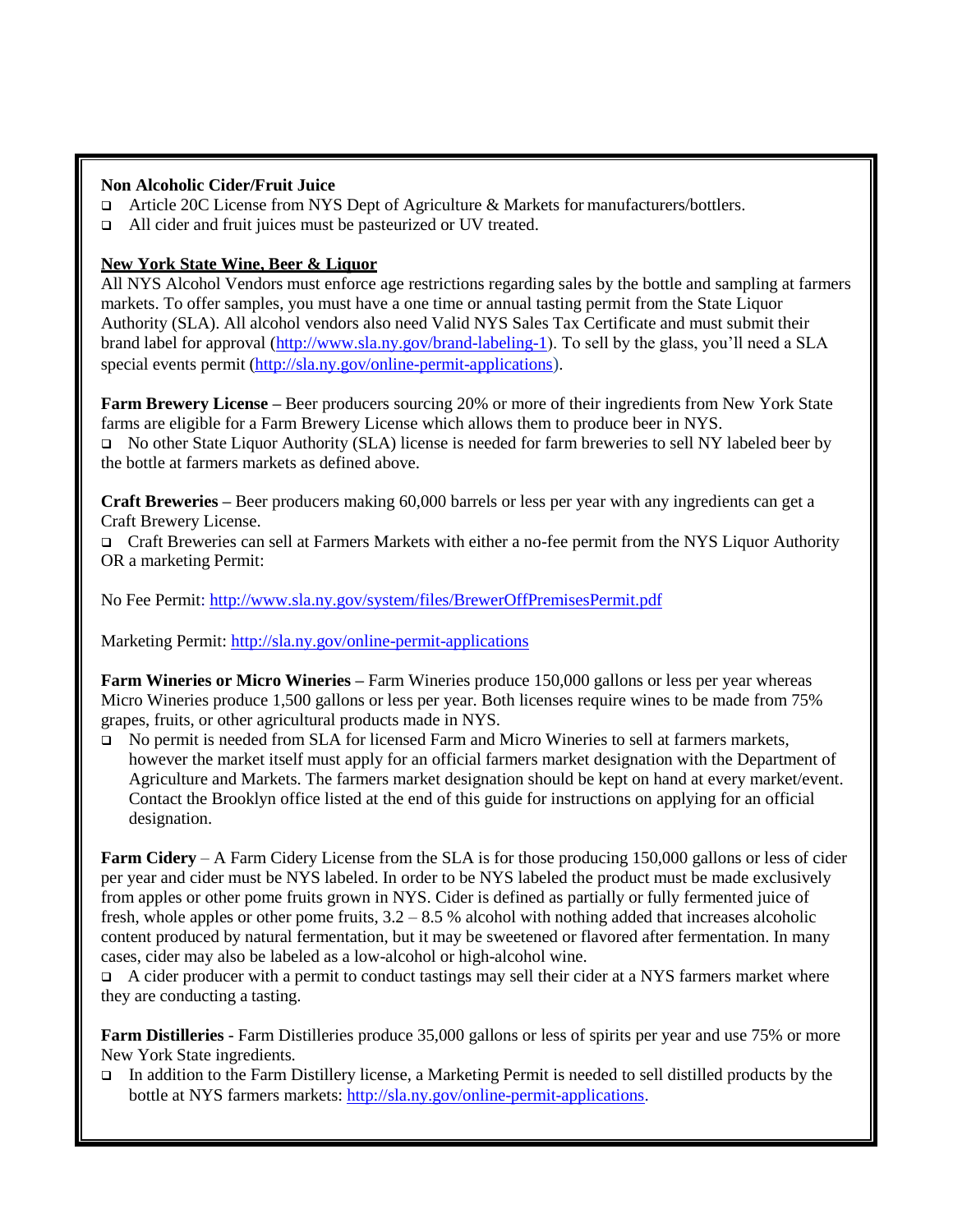### **Processed Foods**

- Home Processors are eligible for an Article 20-C Exemption from NYS Dept. of Agriculture & Markets, for non-hazardous foods only, including traditional fruit jams, jellies and marmalades; candy (excluding chocolate); spices and herbs repackaging only); and snack items such as popcorn, caramel corn and peanut brittle. Information on registering as a Home Processor in New York can be found on thewebsite, [http://www.agriculture.ny.gov/FS/consumer/processor.html, o](http://www.agriculture.ny.gov/FS/consumer/processor.html)r by calling one of the Regional Offices.
- $\Box$  Article 20C License from NYS Dept of Agriculture & Markets, prepackaged and labeled in accordance with NYS Food Labeling Law: Identity of food in package form; name of manufacturer, packer or distributor; place of business; ingredient declaration in descending order of predominance by weight; and net quantity of contents.
- □ County Board of Health Permit if processing is on-site; i.e. cutting of baked goods to be sold by the piece, slicing of cheese to be sold by the pound; cooking and selling ready-to-eat foods
- Home processing of canned fruits and vegetables is not permitted. All canned fruits and vegetablesmust be done under 20C License and registered with the Federal government as a food processor.
- $\Box$  Article 20C License from NYS Dept. of Agriculture & Markets is required for dehydrating herbs and spices or for the blending of any spices for repackaging.

**Meats** – License is required if grinding or processing. License is not required for cutting.

### **Red Meat (Beef, lamb, goat)**

- USDA slaughtered and/or processed must have USDA legend
- Article 28D License required if warehousing for wholesale
- $\Box$  Must be maintained at 0°F or below if sold frozen. 40°F if sold fresh.

#### **Chicken**

- $\Box$  License not required to sell 250 turkeys or 1000 birds of other species.\*
- □ No license required if USDA slaughtered.
- Article 28 License if warehousing for wholesale accounts.
- Article 5A license required if selling over 250 turkeys or 1000 birds of other species. $*$ \* 250 turkeys or 1000 birds of other species processed annually.

### **Exotic Meat**

- □ Must be slaughtered at an Article 5A licensed establishment.
- Must be labeled "Processed at an NYSDAM facility."
- Article 28 License required if warehousing for wholesale accounts, if not licensed under Article 5A.

#### **Processed Meats**

Article 20C license from the NYS Dept. of Agriculture & Markets

### **Fish**

- □ No permit, license or certificate is required if a freshwater fisherman is selling only whole, non-protected species.
- Article 20C License from NYS Dept of Agriculture & Market if fish is pan-ready.
- □ NYS DEC hatchery permit required if selling protected freshwater species.
- NYS DEC permit required if re-selling any protected freshwater species.
- NYS DEC Food Fish License to catch and sell marine fish.
- $NYS$  DEC Food Fish and Crustacean Dealers & Shippers License to resell marine fish purchased from a licensed fisherman